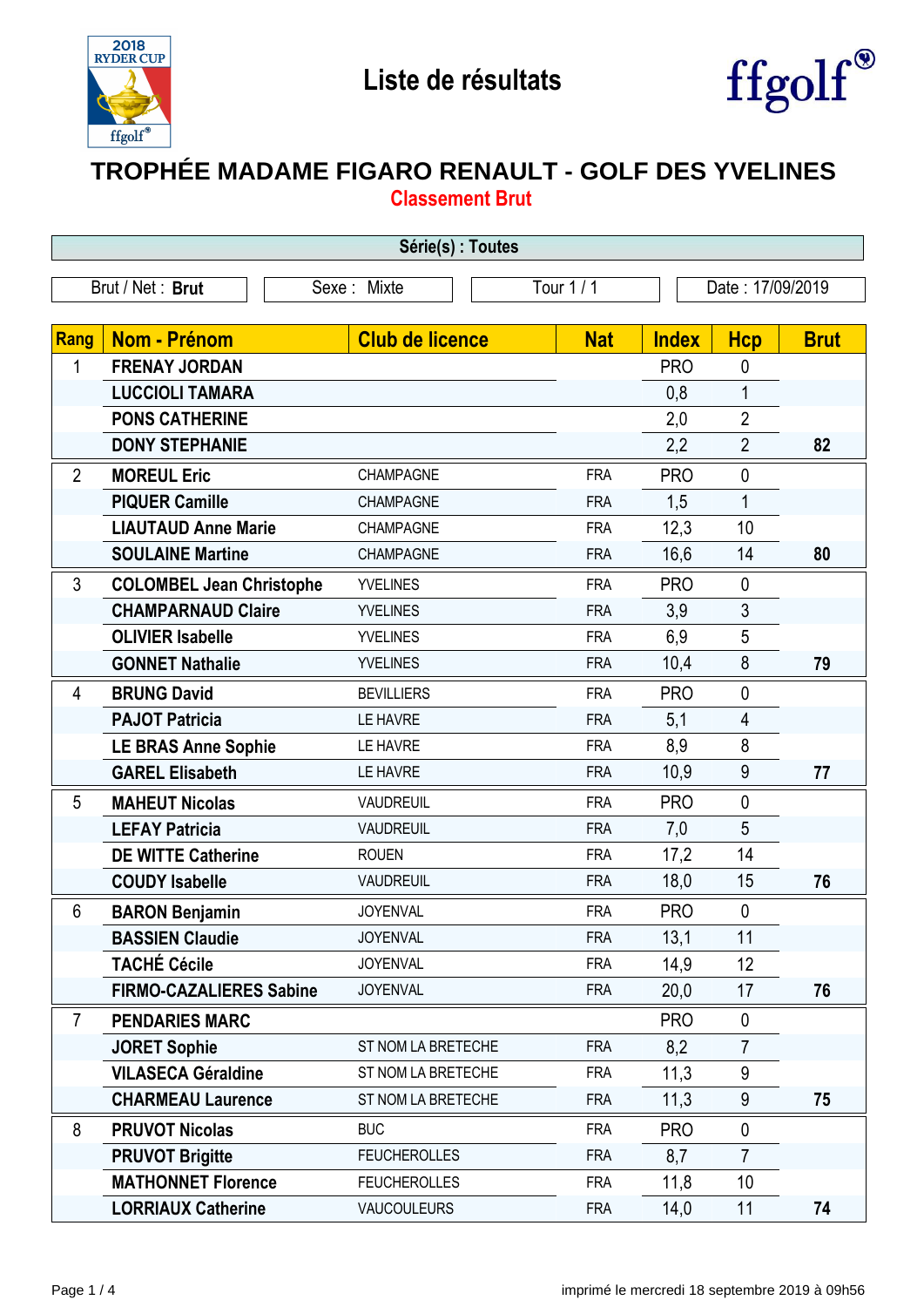| Rang | <b>Nom - Prénom</b>                 | <b>Club de licence</b> | <b>Nat</b> | <b>Index</b> | <b>Hcp</b>   | <b>Brut</b> |
|------|-------------------------------------|------------------------|------------|--------------|--------------|-------------|
| 9    | <b>HEES William</b>                 | <b>STADE FRANCAIS</b>  | <b>FRA</b> | <b>PRO</b>   | $\mathbf 0$  |             |
|      | <b>BIAUGEAUD Céline</b>             | <b>VAUDREUIL</b>       | <b>FRA</b> | 6,5          | 5            |             |
|      | <b>BARBIER Isabelle</b>             | <b>ROUEN</b>           | <b>FRA</b> | 16,8         | 14           |             |
|      | <b>FORESTIER Véronique</b>          | <b>VAUDREUIL</b>       | <b>FRA</b> | 18,1         | 15           | 74          |
| 10   | <b>SERRES Jean- Philippe</b>        | <b>PGA</b>             | <b>FRA</b> | <b>PRO</b>   | $\mathbf{0}$ |             |
|      | <b>TANG Vanna</b>                   | PARIS COUNTRY          | <b>FRA</b> | 13,6         | 11           |             |
|      | <b>CHEN Rosine</b>                  | <b>BETHEMONT</b>       | <b>FRA</b> | 16,1         | 13           |             |
|      | <b>BERNARD Marina</b>               | <b>COURSON</b>         | <b>FRA</b> | 25,6         | 21           | 74          |
| 11   | <b>MICHAUD Valérie</b>              | SAINT CLOUD            | <b>FRA</b> | <b>PRO</b>   | $\mathbf 0$  |             |
|      | <b>PERRIGOT Bérangère</b>           | SAINT CLOUD            | <b>FRA</b> | 9,3          | 8            |             |
|      | <b>SAILLARD-OUDOT Priscilla</b>     | SAINT CLOUD            | <b>FRA</b> | 14,8         | 12           |             |
|      | <b>MARTINEAU Sophie</b>             | SAINT CLOUD            | <b>FRA</b> | 24,4         | 20           | 74          |
| 12   | <b>AMAT David</b>                   | <b>PGA</b>             | <b>FRA</b> | <b>PRO</b>   | $\mathbf 0$  |             |
|      | <b>MOREAU Caroline</b>              | <b>HARDELOT</b>        | <b>FRA</b> | 5,6          | 5            |             |
|      | <b>HERINCKX Daphné</b>              | <b>HARDELOT</b>        | <b>FRA</b> | 13,7         | 11           |             |
|      | <b>VANDEVOORDE Francine</b>         | <b>HARDELOT</b>        | <b>FRA</b> | 15,6         | 13           | 73          |
| 13   | <b>DAVID Edouard</b>                | <b>VILLENNES</b>       | <b>FRA</b> | <b>PRO</b>   | $\mathbf 0$  |             |
|      | <b>HENRY - BUAILLON Corinne</b>     | <b>DOMONT</b>          | <b>FRA</b> | 9,1          | 8            |             |
|      | <b>BONNEVIE Annick</b>              | <b>VILLARCEAUX</b>     | <b>FRA</b> | 12,2         | 10           |             |
|      | <b>GAUZERAN Catherine</b>           | <b>DOMONT</b>          | <b>FRA</b> | 12,4         | 10           | 72          |
| 14   | <b>RIPPE Damien</b>                 | VILLARCEAUX            | <b>FRA</b> | <b>PRO</b>   | $\mathbf 0$  |             |
|      | <b>ICART Caroline</b>               | <b>VILLARCEAUX</b>     | <b>FRA</b> | 10,2         | $\bf 8$      |             |
|      | <b>GUERMONPREZ Véronique</b>        | VILLARCEAUX            | <b>FRA</b> | 10,3         | 8            |             |
|      | <b>JONES Prudence</b>               | VILLARCEAUX            | <b>FRA</b> | 16,1         | 13           | 72          |
| 15   | <b>VERHAEGHE Arnaud</b>             | ST NOM LA BRETECHE     | <b>FRA</b> | <b>PRO</b>   | $\pmb{0}$    |             |
|      | <b>PHILIPPON Christine</b>          | <b>CLAIRIS</b>         | <b>FRA</b> | 6,3          | 5            |             |
|      | <b>DUFOUR Ann</b>                   | ST NOM LA BRETECHE     | <b>FRA</b> | 11,6         | 10           |             |
|      | <b>NEBOT Françoise</b>              | ST NOM LA BRETECHE     | <b>FRA</b> | 15,1         | 12           | 71          |
| 16   | <b>MONNIER Adrien</b>               | <b>LYS CHANTILLY</b>   | <b>FRA</b> | <b>PRO</b>   | $\mathbf 0$  |             |
|      | <b>NAOURI Michele</b>               | <b>APREMONT</b>        | <b>FRA</b> | 7,6          | 6            |             |
|      | <b>DE FABRIQUE Marie-Georges</b>    | <b>FOURQUEUX</b>       | <b>FRA</b> | 14,3         | 11           |             |
|      | DE FABRIQUE SAINT-TOURS My APREMONT |                        | <b>FRA</b> | 34,7         | 21           | 70          |
| 17   | <b>DELOMENIE Fabrice</b>            | <b>PGA</b>             | <b>FRA</b> | <b>PRO</b>   | $\mathbf 0$  |             |
|      | <b>GARCIA-RIQUELME Christine</b>    | <b>ISABELLA</b>        | <b>FRA</b> | 10,8         | 9            |             |
|      | <b>MICHEL Dominique</b>             | <b>ISABELLA</b>        | <b>FRA</b> | 14,0         | 11           |             |
|      | <b>GOUTAY Benedicte</b>             | <b>ISABELLA</b>        | <b>FRA</b> | 18,2         | 15           | 70          |
| 18   | <b>BOBROWSKI David</b>              | <b>TREMBLAY</b>        | <b>FRA</b> | <b>PRO</b>   | $\mathbf 0$  |             |
|      | <b>GERARD Martine</b>               | <b>PRIEURE</b>         | <b>FRA</b> | 12,8         | 11           |             |
|      | <b>DUMANT Nathalie</b>              | DEAUVILLE ST GA        | <b>FRA</b> | 12,9         | 11           |             |
|      | <b>COUDY Florence</b>               | <b>PARIS</b>           | <b>FRA</b> | 25,6         | 21           | 69          |
| 19   | <b>SCHNEIDER Romain</b>             | RCF LA BOULIE          | <b>FRA</b> | <b>PRO</b>   | $\mathbf 0$  |             |
|      | <b>MOREAU Laure</b>                 | RCF LA BOULIE          | <b>FRA</b> | 15,3         | 13           |             |
|      | <b>BENCHELEF Emmanuelle</b>         | RCF LA BOULIE          | <b>FRA</b> | 18,8         | 15           |             |
|      | <b>PANEL Laurence</b>               | RCF LA BOULIE          | <b>FRA</b> | 19,0         | 16           | 69          |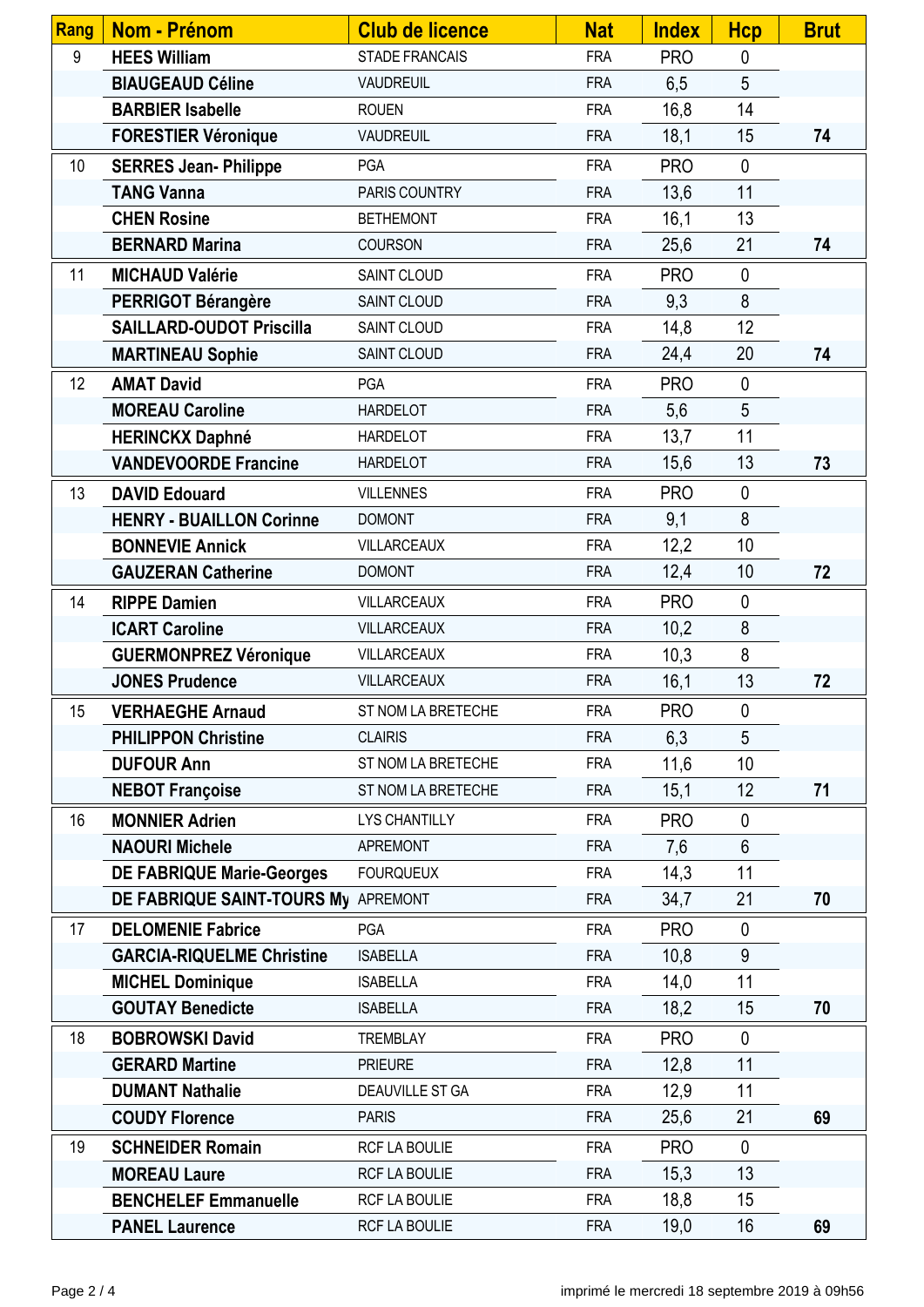| Rang | Nom - Prénom                  | <b>Club de licence</b> | <b>Nat</b> | <b>Index</b> | <b>Hcp</b>     | <b>Brut</b> |
|------|-------------------------------|------------------------|------------|--------------|----------------|-------------|
| 20   | <b>BAIA Raynald</b>           | <b>PGA</b>             | <b>FRA</b> | <b>PRO</b>   | $\mathbf 0$    |             |
|      | <b>CHABERT Véronique</b>      | <b>FOURQUEUX</b>       | <b>FRA</b> | 8,3          | $\overline{7}$ |             |
|      | <b>JOREZ Dorothée</b>         | <b>FOURQUEUX</b>       | <b>FRA</b> | 8,9          | 8              |             |
|      | <b>JAMES Brigitte</b>         | <b>FOURQUEUX</b>       | <b>FRA</b> | 18,0         | 15             | 68          |
| 21   | <b>LEONOVITCH Olga</b>        | <b>PGA</b>             | <b>FRA</b> | <b>PRO</b>   | $\mathbf 0$    |             |
|      | <b>DORMEUIL Astrid</b>        | LA PALMYRE             | <b>FRA</b> | 9,6          | 8              |             |
|      | <b>FAUROUX Isabelle</b>       | <b>MAISONS LAFFITT</b> | <b>FRA</b> | 21,6         | 18             |             |
|      | <b>FOATA Stéphanie</b>        | <b>STE GENERALE</b>    | <b>FRA</b> | 21,7         | 18             | 67          |
| 22   | <b>BRANCA Eric</b>            | <b>PGA</b>             | <b>FRA</b> | <b>PRO</b>   | $\mathbf 0$    |             |
|      | <b>CHERIERE Marianne</b>      | <b>BETHEMONT</b>       | <b>FRA</b> | 12,6         | 11             |             |
|      | <b>BOURLIER Catherine</b>     | <b>BETHEMONT</b>       | <b>FRA</b> | 14,9         | 12             |             |
|      | <b>BORDES Marie Benedicte</b> | <b>BETHEMONT</b>       | <b>FRA</b> | 17,2         | 14             | 66          |
| 23   | <b>CORMIER Cyrille</b>        | <b>PARIS</b>           | <b>FRA</b> | <b>PRO</b>   | $\mathbf 0$    |             |
|      | <b>PINARD Francoise</b>       | <b>ROYAN</b>           | <b>FRA</b> | 16,7         | 14             |             |
|      | <b>BAUDET Nicole</b>          | <b>BNP PARIS</b>       | <b>FRA</b> | 20,7         | 17             |             |
|      | <b>OGIER Isabelle</b>         | <b>BP RIVES PARIS</b>  | <b>FRA</b> | 39           | 21             | 66          |
| 24   | <b>PENEL Frédéric</b>         | <b>PGA</b>             | <b>FRA</b> | <b>PRO</b>   | $\mathbf 0$    |             |
|      | <b>D'ALTON Corinne</b>        | <b>GAZELEC VERSAIL</b> | <b>FRA</b> | 11,1         | 9              |             |
|      | <b>KRISSIAN Lena</b>          | CLUB92CMCAS            | <b>FRA</b> | 17,3         | 14             |             |
|      | <b>MUNCH Daniele</b>          | ATOS IDF               | <b>FRA</b> | 18,5         | 15             | 66          |
| 25   | <b>ROUQUET Patrick</b>        | <b>PGA</b>             | <b>FRA</b> | <b>PRO</b>   | $\mathbf 0$    |             |
|      | <b>VAN DER GUCHT Jocelyne</b> | ST NOM LA BRETECHE     | <b>FRA</b> | 10,5         | 8              |             |
|      | <b>KALFON France</b>          | ST NOM LA BRETECHE     | <b>FRA</b> | 11,8         | 10             |             |
|      | <b>NEGRE Marie</b>            | ST NOM LA BRETECHE     | <b>FRA</b> | 14,8         | 12             | 65          |
| 26   | <b>FERRAN Cyril</b>           | <b>GAGNY</b>           | <b>FRA</b> | <b>PRO</b>   | $\mathbf 0$    |             |
|      | <b>LAURENT Chantal</b>        | <b>BELLEFONTAINE</b>   | <b>FRA</b> | 7,3          | $6\phantom{1}$ |             |
|      | <b>BETRANCOURT Isabelle</b>   | FORET CHANTILLY        | <b>FRA</b> | 11,2         | 9              |             |
|      | <b>FERRAN Isabelle</b>        | <b>GAGNY</b>           | <b>FRA</b> | 22,8         | 19             | 65          |
| 27   | <b>LE PONNER Cyrille</b>      | <b>ALENCON</b>         | <b>FRA</b> | <b>PRO</b>   | $\mathbf 0$    |             |
|      | <b>SALESKY Christine</b>      | SABLE SOLESMES         | <b>FRA</b> | 11,4         | 9              |             |
|      | <b>CHEVY Maryvonne</b>        | SABLE SOLESMES         | <b>FRA</b> | 17,1         | 14             |             |
|      | <b>GILBERT Isabelle</b>       | SABLE SOLESMES         | <b>FRA</b> | 22,5         | 18             | 64          |
| 28   | <b>BLANC Camille</b>          | <b>SART</b>            | <b>FRA</b> | <b>PRO</b>   | $\mathbf 0$    |             |
|      | <b>JAMIN Dominique</b>        | <b>SART</b>            | <b>FRA</b> | 10,9         | 9              |             |
|      | <b>LAJUGIE Christine</b>      | LE TOUQUET             | <b>FRA</b> | 19,1         | 16             |             |
|      | <b>WILQUIN Maroussia</b>      | LE TOUQUET             | <b>FRA</b> | 21,2         | 17             | 63          |
| 29   | <b>JACOB Jonathan</b>         | <b>VAUCOULEURS</b>     | <b>FRA</b> | <b>PRO</b>   | $\mathbf 0$    |             |
|      | <b>BAZIN Valérie</b>          | <b>PARIS</b>           | <b>FRA</b> | 18,8         | 15             |             |
|      | <b>RAULT-EMIEL Isabelle</b>   | ST NOM LA BRETECHE     | <b>FRA</b> | 28,7         | 21             |             |
|      | <b>SALEH Jeannine</b>         | ST MARC                | <b>FRA</b> | 35,5         | 21             | 63          |
| 30   | <b>LAMBRET Julien</b>         | <b>PGA</b>             | <b>FRA</b> | <b>PRO</b>   | $\mathbf 0$    |             |
|      | <b>BELLOY Laurène</b>         | SAINT CLOUD            | <b>FRA</b> | 17,2         | 14             |             |
|      | <b>COINT-BAVAROT Claire</b>   | <b>STADE FRANCAIS</b>  | <b>FRA</b> | 21,4         | 17             |             |
|      | <b>GALLERNE Helene</b>        | <b>STADE FRANCAIS</b>  | <b>FRA</b> | 26,0         | 21             | 62          |